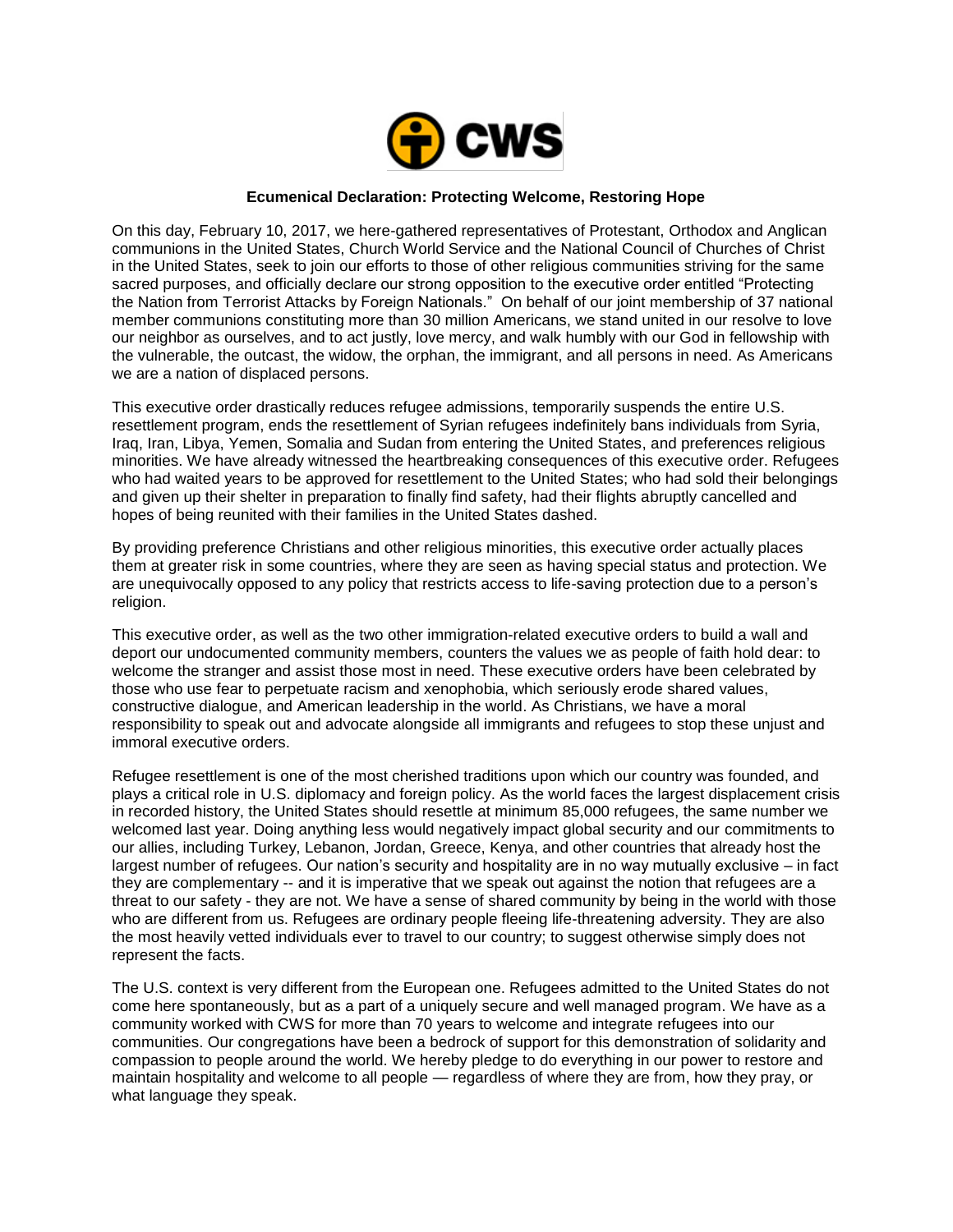As we are reminded by Jesus in Matthew 25:35, "For I was a stranger and you welcomed me": we recognize the face of Christ in the migrant and the refugee. In that spirit, we hereby:

- 1. Request a meeting with President Trump, and urge him and his Administration to immediately rescind all three immigration related executive orders, and to affirm the importance of welcoming policies and a robust refugee resettlement program that provides protection to the most vulnerable, regardless of their nationality or religion.
- 2. Call on Members of Congress to do everything in their power to rescind these three executive orders, prevent them from taking effect, and robustly support and fund the U.S. Refugee Admissions Program.
- 3. Call on the judicial branch to continue to uphold the decisions that block the implementation of these executive orders.
- 4. Dedicate one Sunday in the upcoming three months to engage all of our congregations in honoring refugees' and immigrants' journeys, educating our communities about the biblical call to welcome refugees and immigrants, and inviting our congregation members into relational action to provide public witness in support of refugee resettlement and our immigrant community members.
- 5. Pledge that each of our communions will organize and facilitate meetings with local, state and national policy makers to educate them about our collective support and action in solidarity with refugees and immigrants, and urge them to serve as champions by supporting policies that affirm welcome, meeting with their immigrant and refugee constituents, and appropriating adequate resources to serve refugees.
- 6. We further resolve to be vigilant in addressing other potential executive orders and congressional actions that would unjustly affect refugees and immigrants in the United States.
- 7. Provide resources, support and encouragement to our congregations in the organizing of public, prayerful demonstrations of welcome for refugees and immigrants.
- 8. Commit to raising \$1 million within six months to help refugees who have already arrived in the United States, those who will arrive in the months to come, and our public witness work in solidarity with refugees and immigrants.
- 9. Establish a Steering Committee that will convene our leadership once a month for a period of at least one year or until the effects of these executive orders have been solved by Administrative, Congressional, or Judicial Action. The Committee's purpose shall be to ensure that the above commitments are fulfilled. The Committee will be co-chaired by the President and CEO of Church World Service, Rev. John L. McCullough, and the General Secretary & President of the National Council of Churches of Christ in the United States, Rev. Jim Winkler. The Steering Committee will have no less than five (5) members and will include Heads of Communions and Ecumenical Officers represented here in Chicago on this Friday, February 10, 2017.
- 10. Invite other religious communities to join these commitments to make this an interfaith effort.

It is our resolve to work ecumenically to share information about this Ecumenical Declaration to Protect Welcome and Restore Hope, its goals, and reason for being, through our mainline and social media outlets. We pledge to invite all of our constituents and all other people of faith to join us in promoting a future that is rooted not in a spirit of fear, but in a spirit of power, of love, and of a sound mind.

Through this Ecumenical Declaration, we pledge to Protect Welcome and Restore Hope by engaging our congregations and networks in safeguarding the refugee resettlement program and bringing a bold, prophetic voice to stand in solidarity with immigrants and refugees. We affirm our resolve to not rest until the United States fully lives up to its promise as the land of the free, until all refugees are welcome